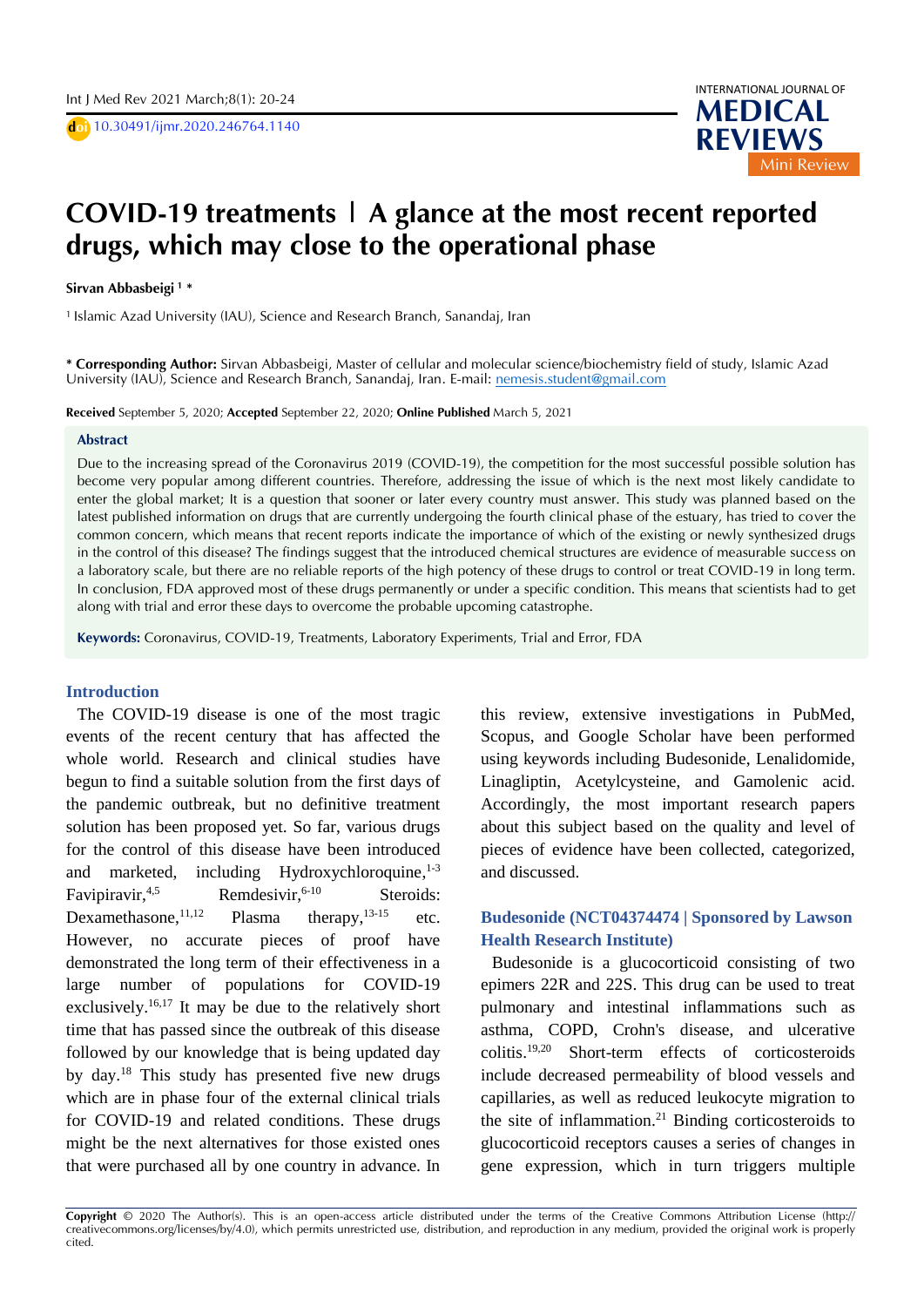Abbasbeigi

effects in the downstream region over hours to days.<sup>21</sup> Glucocorticoids inhibit neutrophil apoptosis and demargination. They also reduce the formation of arachidonic acid derivatives by inhibiting phospholipids A2. It also inhibits NF-Kappa B and other inflammatory factors in the transcription process. Ultimately, it promotes anti-inflammatory genes such as interleukin-10. <sup>21</sup> Low-dose corticosteroids have antiinflammatory effects, while high-dose corticosteroids suppress the immune system. $21$  Long-term use of these compounds leads to binding to mineralocorticoid receptors, which in turn increases sodium levels and decreases potassium amounts. <sup>21</sup> Budesonide was granted FDA approval on 14 February 1994.<sup>22</sup>

# **Lenalidomide (NCT04361643 | Sponsored by Hospital Universitario Getafe)**

Lenalidomide is a derivative of thalidomide that was marketed under the brand name CC-5013 by the Celgene Company in 2004. Initially, this drug was used to treat multiple myeloma, 23,24 but later showed its effectiveness on hematological disorders, including myelodysplastic syndromes. <sup>25</sup> The mechanism of action of this drug is not fully explained. Thus, it can be stated that in vitro, lenalidomide inhibits the expression of cyclooxygenase-2 (Cox-2), while these interactions are not true for cyclooxygenase-1 (Cox-1). In vitro, by inhibiting bone marrow stromal cell

support, it directly or indirectly induces tumor cell apoptosis by anti-angiogenic, anti-osteoclastogenic effects, and also immunomodulatory activity.<sup>26-29</sup> Lenalidomide was approved by the FDA on December 27, 2005.

### **Linagliptin (NCT04341935 | Sponsored by University of Miami)**

Linagliptin is one of the DPP-4 inhibitors introduced by Boehringer Ingelheim for the treatment of type 2 diabetes. <sup>30</sup> This type of inhibitor differs from other types of DPP-4 inhibitors in several ways. It exhibits non-linear pharmacokinetic properties, is not destroyed by the renal system, and ultimately depends on the concentration of bound protein. <sup>31</sup> Regarding the mechanism of this drug, it can be said that it is a reversible inhibitor for DPP-4. The inhibition of this enzyme reduces the breakdown of GLP-1 and Glucose-dependent insulinotropic peptide (GIP). 30,31 These two factors in turn stimulate the release of insulin from pancreatic beta cells and at the same time inhibit the release of glucagon from pancreatic beta cells as well. <sup>30</sup> Altogether, these effects lead to decreased glycogen breakdown in the liver and increased insulin release in response to glucose. 30,31 Linagliptin was approved by the FDA on May 2, 2011. 30



**Figure 1.** Chemical structure of proposed drugs (Information collected from drugbank.ca)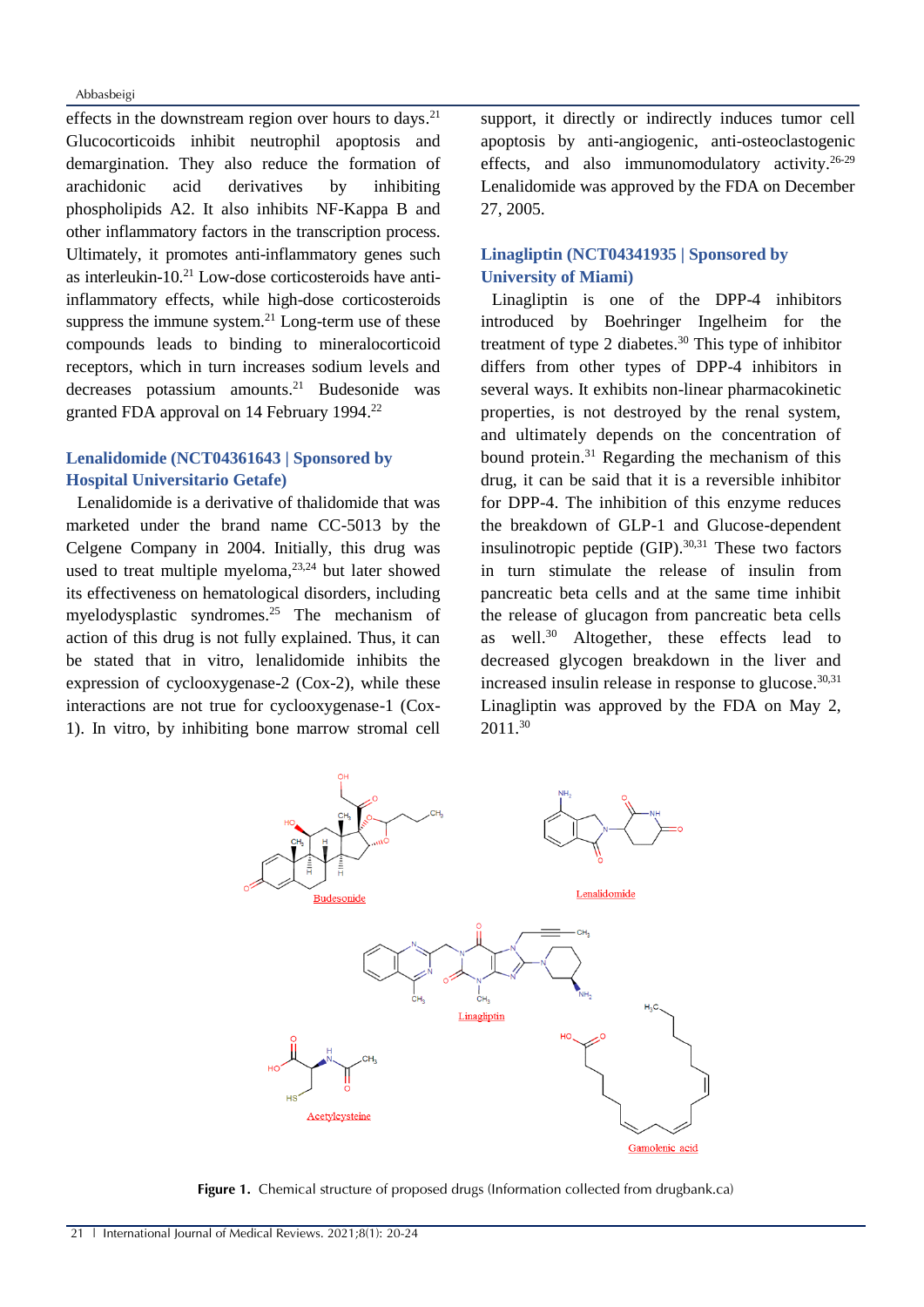| <b>Names</b>                                                                                                                                           | <b>Identifications</b>  |                              |                   |                                                               | <b>Phase</b>   |
|--------------------------------------------------------------------------------------------------------------------------------------------------------|-------------------------|------------------------------|-------------------|---------------------------------------------------------------|----------------|
|                                                                                                                                                        | <b>Accession Number</b> | Group                        | Molecular Weight  | <b>Chemical Formula</b>                                       |                |
|                                                                                                                                                        | Title                   |                              | <b>Purpose</b>    | <b>Status</b>                                                 | Ref.           |
| <b>Budesonide</b>                                                                                                                                      | DB01222                 | Approved                     | Average: 430.5339 | C25H34O6                                                      | $\overline{4}$ |
| Olfactory Retraining Therapy and Budesonide Nasal Rinse for<br>Anosmia Treatment in Patients Post-CoVID 19. A Randomized<br><b>Controlled Trial</b>    |                         |                              | Treatment         | <b>Active Not</b><br>Recruiting                               | 68             |
| Lenalidomide                                                                                                                                           | DB00480                 | Approved                     | Average: 259.2606 | C13H13N3O3                                                    | $\overline{4}$ |
| Double-blind Randomized Controlled Clinical Trial of Low-dose<br>Lenalidomide in the Treatment of COVID-19 Disease.                                    |                         |                              | Treatment         | <b>Active Not</b><br>Recruiting                               | 69             |
| Linagliptin                                                                                                                                            | DB08882                 | Approved                     | Average: 472.5422 | C <sub>25</sub> H <sub>28</sub> N <sub>8</sub> O <sub>2</sub> | $\overline{4}$ |
| Effects of DPP4 Inhibition on COVID-19 Patients With Type 2<br>Diabetes.                                                                               |                         |                              | Treatment         | <b>Active Not</b><br>Recruiting                               | 70             |
| Acetylcysteine                                                                                                                                         | DB06151                 | Approved,<br>Investigational | Average: 163.195  | C5H9NO3S                                                      | $\overline{4}$ |
| Determination of Efficacy of N-Acetylcysteine in Preventing Those<br>With Mild or Moderate COVID-19 From Progressing to Severe<br>Disease.             |                         |                              | Treatment         | <b>Active Not</b><br>Recruiting                               | 71             |
| <b>Gamolenic acid</b>                                                                                                                                  | DB13854                 | Approved,<br>Investigational | Average: 278.4296 | C18H30O2                                                      | $\overline{4}$ |
| Anti-inflammatory / Antioxidant Oral Nutrition Supplementation on<br>the Cytokine Storm and Progression of COVID-19: A Randomized<br>Controlled Trial. |                         |                              | Supportive Care   | <b>Active Not</b><br>Recruiting                               | 72             |

**Table 1.** Summary of mentioned chemical structures in addition to the identifications

#### **Acetylcysteine (NCT04419025 | Sponsored by Cambridge Health Alliance)**

Acetylcysteine, also known as N-acetylcysteine, Nacetyl L-cysteine, or NAC, was originally used as a mucolytic agent in acetaminophen-induced poisoning. <sup>32</sup> It is a derivative of cysteine with the acetyl group attached to the cysteine amine agent.<sup>33</sup> The NAC is basically a kind of precursor that is converted to cysteine by the enzyme aminoacylase-1 (ACY-1) in the gut and then absorbed at the same site. 34,35 Cysteine is one of the main constituents of glutathione; therefore, the administration and use of acetylcysteine lead to the restoration of glutathione stores. It can also be used as a general antioxidant to reduce the effects of diseases caused by Reactive Oxygen Species (ROS). 36-38 For example, acetylcysteine is commonly used for people who suffered from kidney problems to prevent the acceleration of acute renal failure. <sup>39</sup> In addition, it has been shown that this drug can be useful for mild to moderate brain damages as long as it is used after an injury to reduce neuronal loss and cognitive and neurological signs. 40,41 It is now widely used to treat  $HIV;^{42}$  secondly, the use of this drug in diseases such as chronic obstructive pulmonary disease <sup>43</sup> and contrast-induced nephropathy has been reported. 44,45 Acetylcysteine has been considered as a successful drug in the treatment of various neuropsychiatric 46-48

and neurodegenerative disorders 49-51 such as cocaine, cannabis, and smoking addictions, Alzheimer's and Parkinson's diseases, autism, compulsive and grooming disorders, schizophrenia, depression, and bipolar disorder. Recent data have shown that acetylcysteine prevents muscle weakness and is a factor in increasing strength in endurance or athletic performance. 52

# **Gamolenic acid (NCT04323228 | Sponsored by King Saud University)**

Gamolenic acid or gamma-linolenic acid (GLA) is an essential fatty acid (EFA) consisting of 18 carbon atoms with three double bonds commonly found in human milk or other plant sources. <sup>53</sup> Gamolenic acid is more or less produced by the body as a metabolite of delta 6-desaturase. By converting this substance to Dihomo-gamma-linolenic acid, the precursor monoenoic prostaglandins, including PGE1, are biosynthesized. <sup>54</sup> Due to the fact that Gamolenic acid is naturally found in abundance in the fatty acid fractions of some plants seed oil such as evening primrose oil, and Borage oil <sup>55</sup> (concentration of about 7 to 14%). <sup>54</sup> Evening primrose oil has been studied for clinical use for menopausal syndrome, <sup>56</sup> diabetic nephropathy, <sup>57</sup> and chest pain. <sup>58</sup> Gamolenic acid might be found in over-the-counter dietary supplements and also in fungal sources, <sup>59</sup> which is introduced in the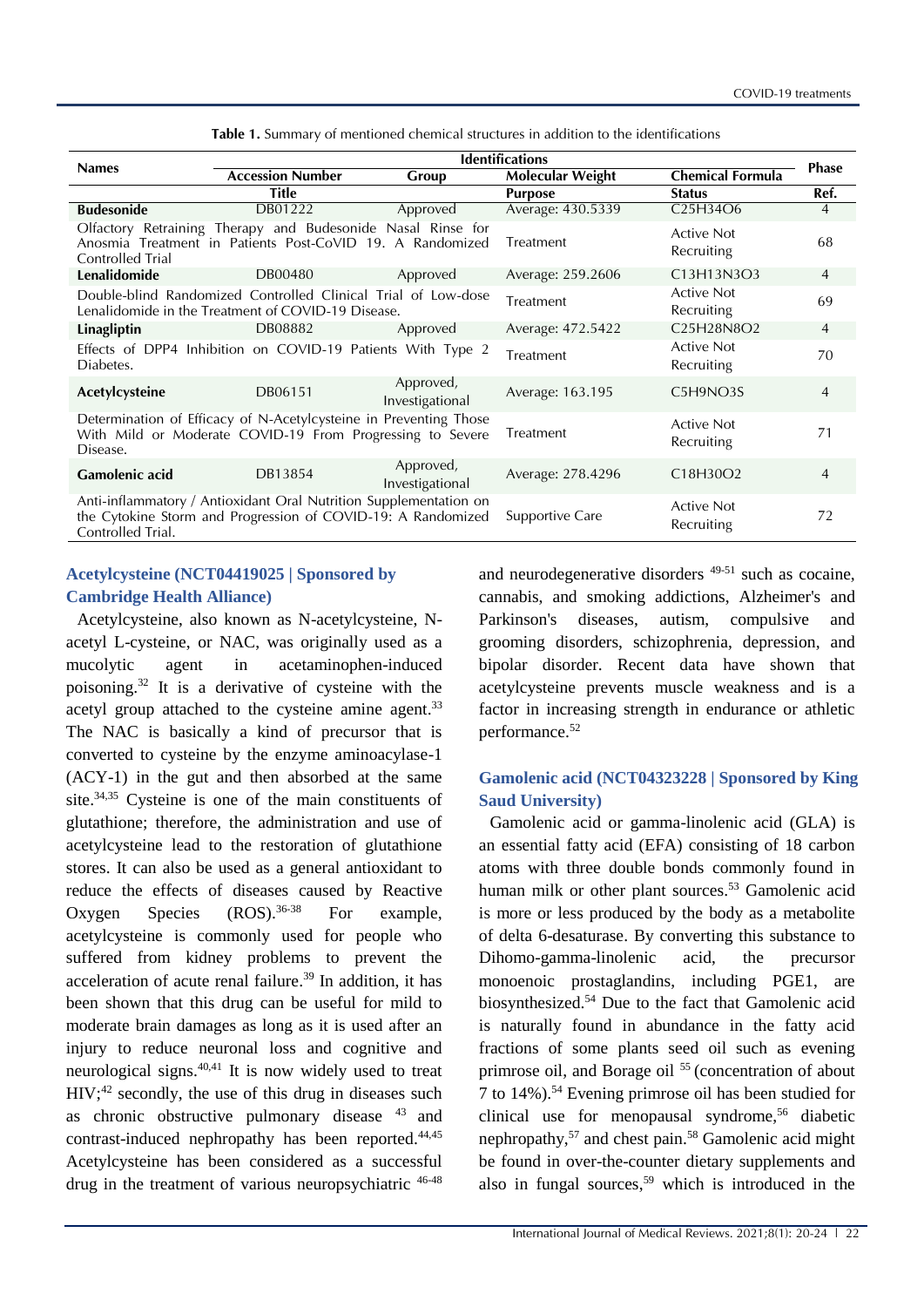Abbasbeigi

form of triglycerides. Different clinical signs of Gamoleic acid have been examined including rheumatoid arthritis, atopic eczema, <sup>60</sup> acute respiratory distress syndrome, <sup>61</sup> asthma, $62$ premenstrual syndrome.<sup>63</sup> cardiovascular disease.<sup>64</sup> ulcerative colitis, <sup>65</sup> ADHD, cancer, osteoporosis, diabetic neuropathy,<sup>66</sup> and insomnia.<sup>67</sup>

#### **Conclusion**

In conclusion, much of the existing treatment methods have resulted out from an understanding of the previous two outbreaks, particularly the SARS-CoV outbreak which shares similarities with the novel strain of the Coronavirus. However, to generate treatments with high efficacy, the unique features of SARS-CoV-2 must be understood to a greater extent, especially its spike protein. Besides these, different serotypes are being identified in different countries with a slight variation which may respond to a different host response, pathogenesis, and symptoms in different regions. On the other side, it is clear that the drugs currently proposed may not be a definitive treatment for COVID-19. In general, what seemed quite certain was the effort of each country to find a formulation to control this global pandemic. This article briefly tried to suggest some drugs that have the potential to be replaced by current treatments in the near future and to address them reasonably.

#### **References**

- 1. Colson P, Rolain JM, Lagier JC, Brouqui P, Raoult D. Chloroquine and hydroxychloroquine as available weapons to fight COVID-19. Int J Antimicrob Agents. 2020;55(4):105932. doi:10.1016/j.ijantimicag.2020.105932
- 2. Ferner RE, Aronson JK. Chloroquine and hydroxychloroquine in covid-19. BMJ. 2020;369:m1432. doi: 10.1136/bmj.m1432
- 3. Geleris J, Sun Y, Platt J, Zucker J, Baldwin M, Hripcsak G, et al. Observational study of hydroxychloroquine in hospitalized patients with covid-19. N Engl J Med. 2020;382:2411-8. [doi:10.1056/nejmoa2012410](https://doi.org/10.1056/nejmoa2012410)
- 4. Cai Q, Yang M, Liu D, Chen J, Shu D, Xia J, et al. Experimental treatment with favipiravir for COVID-19: an open-label control study. Engineering. 2020;6(10):1192-8. [doi:10.1016/j.eng.20](https://doi.org/10.1016/j.eng.2020.03.007) [20.03.007](https://doi.org/10.1016/j.eng.2020.03.007)
- 5. Chen C, Huang J, Cheng Z, Wu J, Chen S, Zhang Y, et al. Favipiravir versus arbidol for COVID-19: a randomized clinical trial. MedRxiv. 2020. doi:10.1101/2020.03.17.20037432
- 6. Al-Tawfiq JA, Al-Homoud AH, Memish ZA. Remdesivir as a possible therapeutic option for the COVID-19. Travel Med Infect Dis. 2020; 34:101615. doi:10.1016/j.tmaid.2020.101615
- 7. Beigel JH, Tomashek KM, Dodd LE, Mehta AK, Zingman BS, Kalil AC, et al. Remdesivir for the treatment of covid-19 preliminary report. N Engl J Med. 2020; 5;383(19):1813-26. doi:10.1056/NEJMoa2007764
- 8. Goldman JD, Lye DC, Hui DS, Marks KM, Bruno R, Montejano R, et al. Remdesivir for 5 or 10 days in patients with severe Covid-19. N Engl J Med. 2020;383(19):1827-37. doi:10.1056/NEJMoa2015301
- 9. Grein J, Ohmagari N, Shin D, Diaz G, Asperges E, Castagna A, et al. Compassionate use of remdesivir for patients with severe

Covid-19. N Engl J Med. 2020;382(24):2327-36. doi:10.1056/NEJMoa2007016

- 10. Wang Y, Zhang D, Du G, Du R, Zhao J, Jin Y, et al. Remdesivir in adults with severe COVID-19: a randomised, double-blind, placebo-controlled, multicentre trial. The 2020;395(10236):1569-78. 6736(20)31022-9
- 11. RECOVERY Collaborative Group. Dexamethasone hospitalized patients with Covid-19—preliminary report. N Engl J Med. 25;384(8):693-704. doi:10.1056/NEJMoa2021436
- 12. Johnson RM, Vinetz JM. Dexamethasone in the management of covid-19. BMJ. 2020;370:m2648. doi:10.1136/bmj.m2648
- 13. Chen L, Xiong J, Bao L, Shi Y. Convalescent plasma as a potential therapy for covid-19. Lancet Infect Dis. 2020;20(4):398-400. [doi:10.1016/s1473-3099\(20\)30141-9](https://doi.org/10.1016/s1473-3099(20)30141-9)
- 14. Duan K, Liu B, Li C, Zhang H, Yu T, Qu J, et al. Effectiveness of convalescent plasma therapy in severe covid-19 patients. Proc Natl Acad Sci U S A. 2020;117(17):9490-6. [doi:10.1073/pnas.2004168117](https://doi.org/10.1073/pnas.2004168117)
- 15. Ye M, Fu D, Ren Y, Wang F, Wang D, Zhang F, et al. Treatment with convalescent plasma for covid- 19 patients in<br>wuhan, china. J Med Virol. 2020;92(10):1890-901. wuhan, china. J Med Virol. [doi:10.1002/jmv.25882](https://doi.org/10.1002/jmv.25882)
- 16. Mahevas M, Tran V-T, Roumier M, Chabrol A, Paule R, Guillaud C, et al. No evidence of clinical efficacy of hydroxychloroquine in patients hospitalized for covid-19 infection with oxygen requirement: Results of a study using routinely collected data to emulate a target trial. MedRxiv. 2020[. doi:10.1101/2020.04.10.20060699](https://doi.org/10.1101/2020.04.10.20060699)
- 17. Molina JM, Delaugerre C, Le Goff J, Mela-Lima B, Ponscarme D, Goldwirt L, et al. No evidence of rapid antiviral clearance or clinical benefit with the combination of hydroxychloroquine and azithromycin in patients with severe covid-19 infection. Med Mal Infect. 2020;50(384):30085-8. [doi:10.1016/j.medmal.2020.03.006](https://doi.org/doi:10.1016/j.medmal.2020.03.006)
- 18. Kaur I, Sharma A, Jakhar D, Das A, Aradhya SS, Sharma R, et al. Coronavirus disease (covid‐ 19): An updated review based on current knowledge and existing literature for dermatologists. Dermatol Ther. 2020;33(4):e13677. doi:10.1111/dth
- 19. Ellul-Micallef R, Hansson E, Johansson SE. Budesonide: a new corticosteroid in bronchial asthma. Eur J Respir Dis. 1980;61(3):167-73
- 20. Roth G, Wikby A, Nilsson L, Thalйn A. High-performance liquid chromatographic determination of epimers, impurities, and content of the glucocorticoid budesonide and preparation of primary standard. J Pharm Sci. 1980;69(7):766-70. doi:10.1002/jps.2600690705
- 21. Yasir M, Goyal A, Bansal P, Sonthalia S. Corticosteroid adverse effects. Statpearls. Treasure Island (FL): StatPearls Publishing; 2020.
- 22. Fda approved drug products: Rhinocort budesonide nasal metered aerosol (discontinued). Available from: aerosol (discontinued). Available from: <https://rb.gy/a1kmil>
- 23. Dimopoulos M, Spencer A, Attal M, Prince HM, Harousseau J-L, Dmoszynska A, et al. Lenalidomide plus dexamethasone for relapsed or refractory multiple myeloma. N Engl J Med. 2007;357(21):2123-32. [doi:10.1056/NEJMoa070594](https://doi.org/10.1056/NEJMoa070594)
- 24. Richardson PG, Mitsiades C, Hideshima T, Anderson KC. Lenalidomide in multiple myeloma. Expert Rev Anticancer Ther. 2006 ;6(8):1165-73. doi:10.1586/14737140.6.8.1165
- 25. List A, Kurtin S, Roe DJ, Buresh A, Mahadevan D, Fuchs D, et al. Efficacy of lenalidomide in myelodysplastic syndromes. N Engl J Med. 2005;352(6):549-57[. doi:10.1056/NEJMoa041668](https://doi.org/10.1056/NEJMoa041668)
- 26. Anderson KC. Lenalidomide and thalidomide: mechanisms of action—similarities and differences. Semin Hematol. 2005;42:4 suppl 4, S3-8.
- 27. Kotla V, Goel S, Nischal S, Heuck C, Vivek K, Das B, et al. Mechanism of action of lenalidomide in hematological malignancies. J Hematol Oncol. 2009;2:36. doi:10.1186/1756-8722-2-36
- 28. Vallet S, Palumbo A, Raje N, Boccadoro M, Anderson KC. Thalidomide and lenalidomide: Mechanism-based potential drug combinations. Leuk Lymphoma. 2008;49(7):1238-45. doi:10.1080/10428190802005191
- 29. Zhu YX, Kortuem KM, Stewart AK. Molecular mechanism of action of immune-modulatory drugs thalidomide, lenalidomide and pomalidomide in multiple myeloma. Leuk Lymphoma. 2013;54(4):683-7. doi:10.3109/10428194.2012.728597